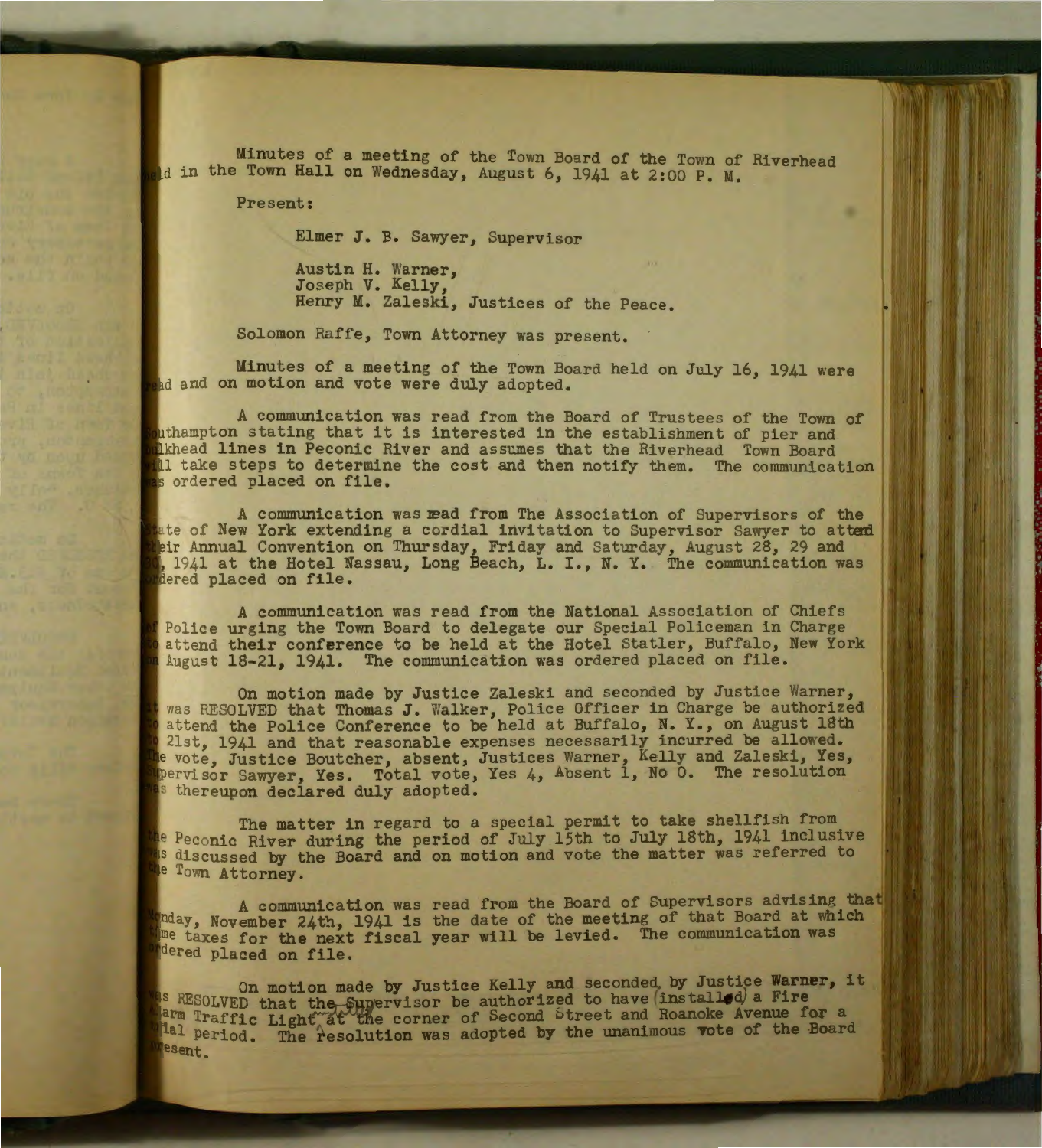Page 2 - Town Board Mintues of Meeting held August 6, 1941.

On motion made by Justice Warner and seconded by Justice Zaleski, it was RESOLVED that the Red Bird Hook and Ladder Company is hereby permitted to hold a carnival on the lot near Tyte's Garage on East Main Street. The resolution was adopted by the unanimous vote of the Board present.

Supervisor Sawyer submitted his report for the month of July, 1941 and on motion and vote was accepted and ordered placed on file.

On motioh made by Justice Warner and seconded by Justice Kelly, it was RESOLVED that the following Notice be published in the official newspaper on the 7th and 14th days of August, 1941.

## NOTICE OF PUBLIC HEARING ON FIRE PROTECTION CONTRACT FOR YEAR 1942.

NOTICE IS HEREBY GIVEN that a public hearing will be held by<br>the Town Board of the Town of Riverhead, Suffolk County, New York, at the Town Hall, in said Town, on August 20, 1941, at 2 o'clock (E.D.S.T.) in the afternoon for the purpose of considering the contracting with the Riverhead Fire District for fire protection to be furnished by said Riverhead Fire District to the fire protection district established in said town and known as "Town of Riverhead, Fire Protection District" upon the following general terms, to wit; (a) The fire department of the Riverhead Fire District shall answer and attend upon all cals in said district; (b) For such service said Riverhead Fire District shall receive \$4250.00 per year; (c) The said Riverhead Fire District shall be responsible for any loss or damage to the fire apparatus of the said Riverhead Fire District sustained in answering any such calls; (d) The Riverhead Fire District shall also be responsible for payment of all claims for injurie s to or death of fireman in connection with such calls; (e) The contract shall be for one year;  $(f)$  The said Hiverhead Fire District shall be liable for and carry Workmen's Compensation Insurance; and shall be liable for and carry all kinds of insurance on the fire apparatus of the said Fire Protection District; (g) The said Riverhead Fire District shall be responsible for all expenses in connection with the operation of the fire apparatus of the Fire Protection District; (h) Such other incidental terms as may be necessary or proper in connection with such contracting.

All persons interested in the matter will be heard at such time and place. The vote, Justice Boutcher, absent, Justices Warner, Aelly and Zaleski, Yes, Supervisor Sawyer, Yes. Total vote, Yes 4, Absent <sup>1</sup>, No 0. The resolution was thereupon declared duly adopted.

On motion made by Justice Warner and seconded by Justice Zaleski, it was RESOLVED that the appointment of Caesar Dabrowski as Special Policeman be terminated as of this date. The resolution was adopted by the unanimous vote of the Board present.

On motion made by Justice Warner and seconded by Justice Kelly, l t was RESOLVED that Halsey Corwin be appointed Special Policeman for the Town of Hiverhead and that the said policeman serve at the pleasure of the